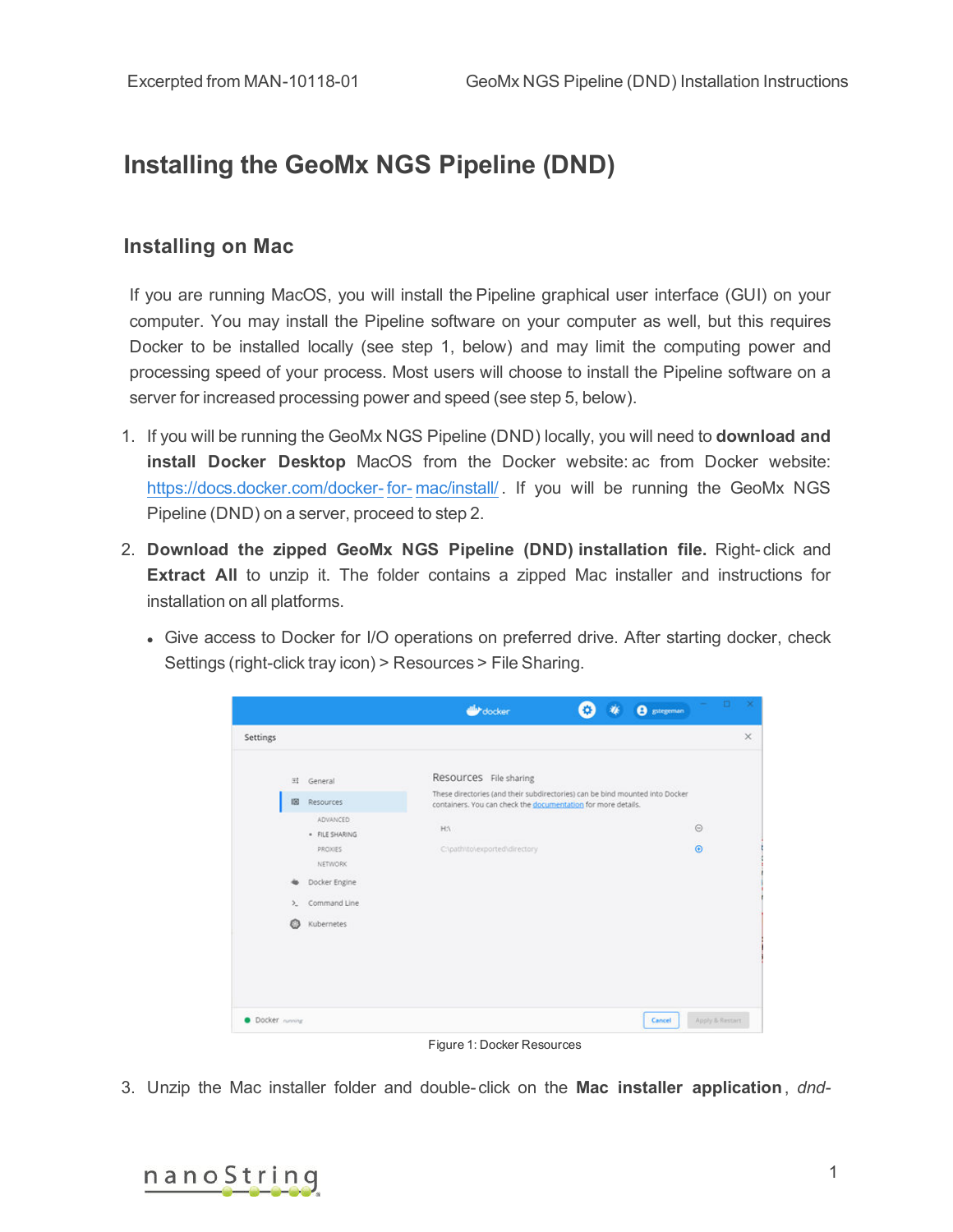*macOS-installer-1.0.0.57.dmg* (or similar). Follow the instructions in the Wizard to install the GeoMx NGS Pipeline (DND) software.

• You may receive a warning that the DND installer is from an unidentified developer. If this occurs, in order to complete installation, you will need to open System Preferences app, then your security & privacy settings and select **Open Anyway**.



Figure 2: DND warning on Mac

- If you plan on using command line interface, keep box **DND CLI** checked.
- 4. Once the GeoMx NGS Pipeline (DND) software has been installed, **open the application**.
	- **.** If using the **GUI**, open the application.
		- $\circ$  (Optional) Copy the DND app to the Applications folder.
		- <sup>o</sup> Read and accept the terms of GeoMx NGS Pipeline (DND).
		- $\degree$  Wait until GeoMx NGS Pipeline (DND) sets up the environment (it may take some time to pull the image from Docker Hub).
	- **.** If using **command line interface**, open terminal.
		- <sup>o</sup> Run dnd --help inside the terminal.
		- $\overline{P}$  Type  $\overline{V}$  to read and accept the terms.
		- $\degree$  Wait until GeoMx NGS Pipeline (DND) sets up the environment (it may take some time to pull the image from Docker Hub).